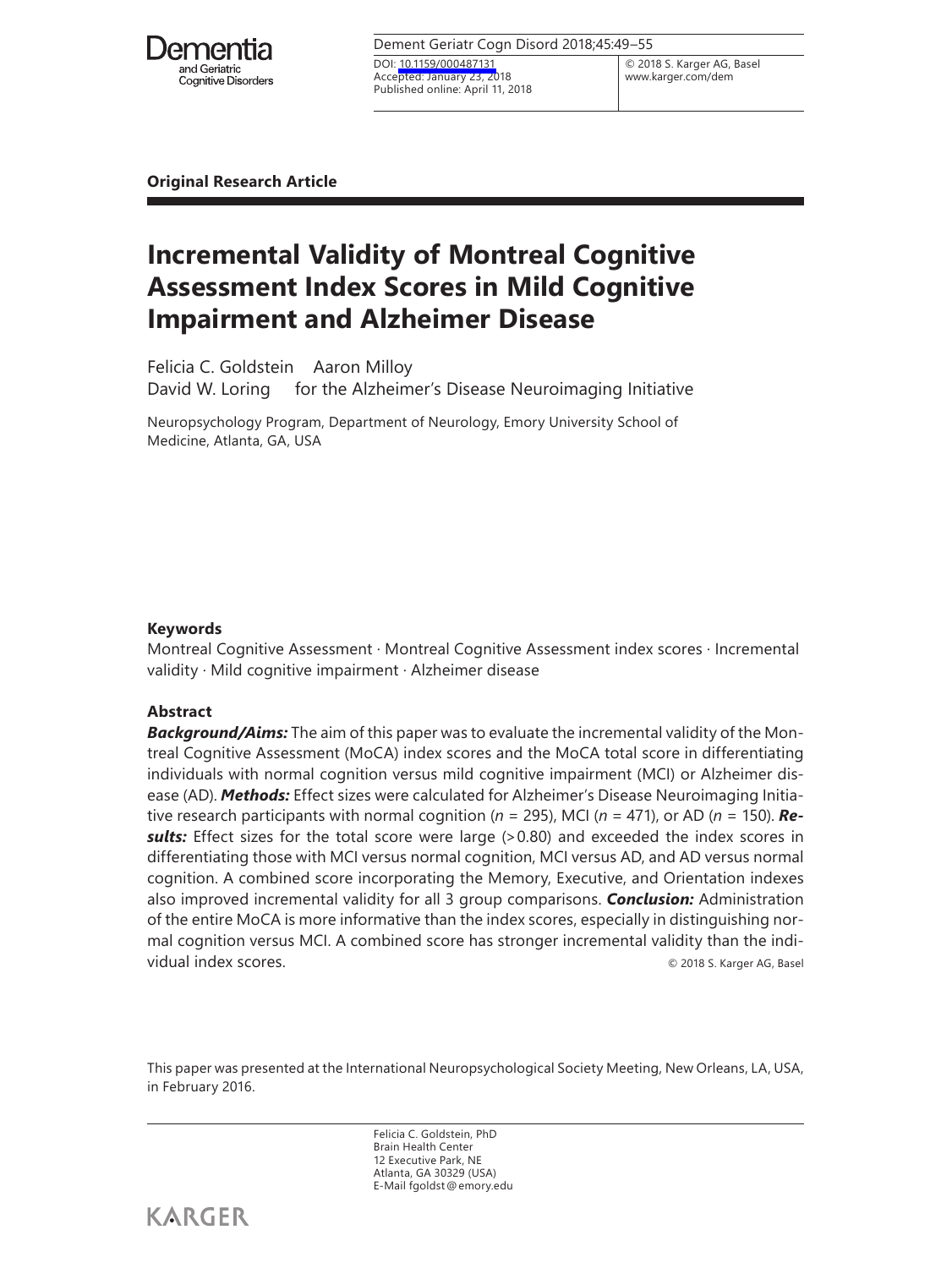

| Dement Geriatr Cogn Disord 2018;45:49-55 |                                                  | 50 |
|------------------------------------------|--------------------------------------------------|----|
| DOI: 10.1159/000487131                   | © 2018 S. Karger AG, Basel<br>www.karger.com/dem |    |

# **Introduction**

The Montreal Cognitive Assessment [1] (MoCA) is a popular test used for cognitive screening in dementia clinics. Traditional interpretation of the MoCA is based upon the summed points across all items, with a maximum of 30 points. Recently, Julayanont et al. [2] developed MoCA index scores for the domains of memory, executive function, visuospatial function, language, attention, and orientation. The investigators found that both the traditional total score and the Memory Index Score, consisting of the performance on delayed free, cued, and recognition conditions of the word list, were strong predictors of conversion from mild cognitive impairment (MCI) to Alzheimer disease (AD) over an average follow-up of 18 months. Conversion to AD was 90.5% in patients with scores below the cutoff for impairment on both the total score (<20/30 points) and the Memory Index Score (<7/15 points), 74.5% when 1 score was below the cutoff, and 53% when both scores were above the cutoff. While not as strong as the Memory Index (area under the curve [AUC] = 0.66) in predicting conversion to AD, Julaynont et al. [2] reported that with the exception of the Language Index Score  $(AUC = 0.58)$ , the AUCs of the other index scores (range = 0.61–0.63) were also significant predictors of conversion from MCI to AD.

In the current study, we investigated the incremental validity of the MoCA index scores versus the MoCA total score in differentiating between cognitively normal individuals and those with MCI or AD. Our goal was to determine the clinical utility of domain-based scoring [2] by calculating effect sizes. Effect sizes reflect the strength of statistically significant differences in performance between the groups and can provide a metric for comparing the diagnostic utility of various measures. We expected that raw scores of the derived index measures would significantly differ among the 3 groups of participants (cognitively normal > MCI > AD) and that there would be differences in the strength of the effect sizes.

### **Methods**

#### *Participants*

Data used in the preparation of this article were obtained from the Alzheimer's Disease Neuroimaging Initiative (ADNI) database (adni.loni.usc.edu). The ADNI was launched in 2003 as a public-private partnership, led by the principal investigator Michael W. Weiner, MD. The primary goal of ADNI has been to test whether serial magnetic resonance imaging, positron emission tomography, other biological markers, and clinical and neuropsychological assessment can be combined to measure the progression of MCI and early AD. Inclusion criteria for ADNI require an age range between 55 and 90 years, a minimum of 6 years of formal education, fluency in English or Spanish, Hachinski Ischemic Scale [3] scores ≤4 points (out of a possible 18), and Geriatric Depression Scale [4] Short Form scores <6 points (out of a possible 15). Subjects are excluded if they were taking any medications with anticholinergic properties or if they regularly used narcotic analgesics (>2 doses per week). Additional inclusion/exclusion criteria are available at http://www.adni-info. org/Scientists/ADNIStudyProcedures.aspx.

Diagnosis of cognitively intact, amnestic MCI, or AD in ADNI is based on a cognitive screening battery that includes the Mini-Mental State Examination (MMSE) [5], immediate and delayed recall of the first Logical Memory story (Anna Thompson) from the Wechsler Memory Scale-Revised [6], and the Clinical Dementia Rating (CDR) interview [7] conducted with each subject and their program partner. Based upon performance guidelines in the ADNI protocol, controls are defined as having no significant memory complaints beyond those expected for age, a specified education-adjusted cutoff score on Logical Memory delayed recall, a MMSE score between 24 and 30 points, a CDR score of 0 (including a 0 on the Memory Box score), and intact instrumental activities of daily living (IADL). MCI subjects have a memory complaint or a memory problem noted by their partner, a specified education-adjusted cutoff score on Logical Memory, a MMSE score between 24 and 30, a CDR score (including the Memory Box score) of 0.5, and relatively preserved IADL. Finally, participants with AD have a memory complaint or memory problem

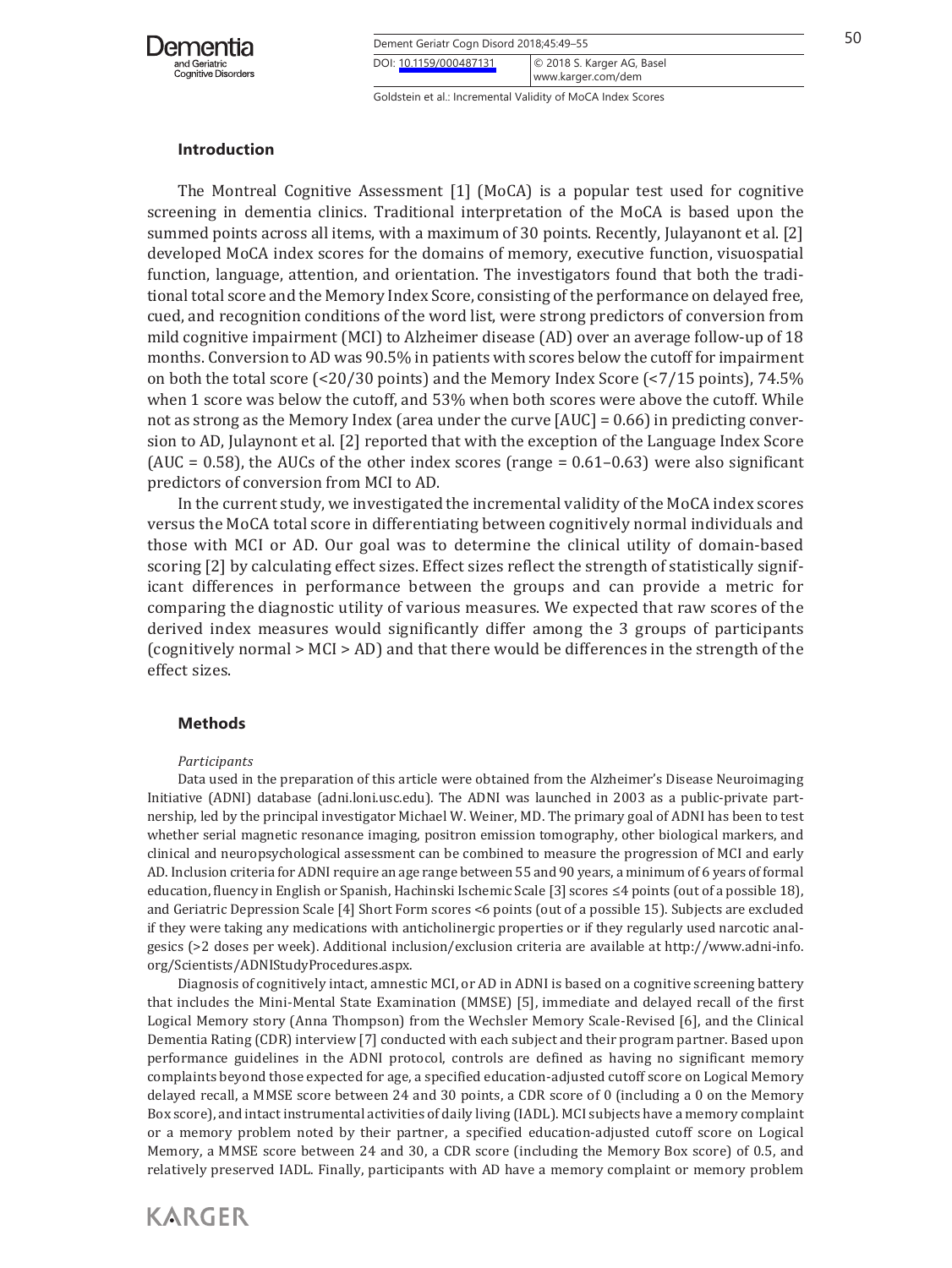

| Dement Geriatr Cogn Disord 2018;45:49-55 |                                                  |  |
|------------------------------------------|--------------------------------------------------|--|
| DOI: 10.1159/000487131                   | © 2018 S. Karger AG, Basel<br>www.karger.com/dem |  |

noted by their study partner, an education-adjusted cutoff score on Logical Memory delayed recall, a MMSE score between 20 and 26, a CDR score between 0.5 and 1.0, and meet NINCDS/ADRDA [8] criteria for probable AD.

#### *Procedure*

We used the scores from participants' first administration of the MoCA during their baseline study visit. The ADNI database includes item level data, thereby allowing for calculation of a total score and index scores. MoCA scores were converted into 6 index scores based on the item combinations used by Julayanont et al. [2]. The Memory Index Score consisted of the number of words recalled in delayed free, category-cued, and multiple-choice conditions, multiplied by 3, 2, and 1, respectively (0–15 points). The Executive Index Score included Trail-Making, Clock, Digit Span, Letter A Tapping, Serial 7 Subtraction, Letter Fluency, and Abstraction (0–13 points). The Visuospatial Index Score consisted of Cube Copy, Clock, and Naming (0–7 points). The Language Index Score included Naming, Sentence Repetition, and Letter Fluency (0–6 points). The Attention Index Score was comprised of Digit Span, Letter A Tapping, Serial 7 Subtraction, Sentence Repetition, and Words Recalled in Both Immediate Recall Trials (0–18 points). Finally, the Orientation Index Score included all Orientation items (0–6 points).

We also calculated a combined score by summing the raw scores on the Memory, Executive, and Orientation indexes (0–34 points).

#### *Statistical Analyses*

Analyses of variance and  $\chi^2$  tests were conducted to evaluate the presence of group differences in demographic variables. Analyses of covariance were used to compare the MoCA total score versus each index score in differentiating between the diagnostic groups (cognitively normal vs. MCI; cognitively normal vs. AD; MCI vs. AD). Bonferroni post hoc analyses were performed. Effect sizes (Cohen's *d*) were calculated as the difference between the means of 2 diagnostic groups divided by their weighted pooled standard deviations (SD). Effect sizes were judged to be either small (0.2–0.3), medium (0.5), or large (>0.8) according to recommended conventions [9, 10].

#### **Results**

**KARGER** 

The sample included 916 participants (295 cognitively normal, 471 MCI, and 150 AD). Participants with MCI were significantly younger (mean age  $= 71.6$ , SD  $= 7.5$ ) than those with normal cognition (mean = 72.9, SD = 6.0) and AD (mean = 74.7, SD = 8.2; *p* < 0.001), although the effect sizes were small (MCI/normal cognition: *d* = 0.20; MCI/AD: *d* = 0.40). The latter two groups did not significantly differ from each other. There was also a significant difference in the years of completed education ( $p < 0.01$ ), with cognitively normal controls achieving higher levels (mean = 16.6, SD = 2.5) than both MCI (mean = 16.1, SD = 2.6) and AD (mean = 15.8, SD = 2.7) participants who, in turn, did not differ from each other, although effect sizes again were small (normal cognition/MCI: *d* = 0.18; normal cognition/AD: *d* = 0.32). There was a smaller percentage of female participants in the cognitively normal group (45.1%) than in the MCI (54.6%) and AD (58.7%) groups (*p* < 0.01). All 3 groups had comparable distributions of race, with Whites being most often represented (>90%; *p* = 0.42).

Analyses of covariance controlling for age, education, and gender revealed significant differences (*p* < 0.001) among the groups in total MoCA scores as well as for each index score. Table 1 shows the demographically unadjusted means and SDs for the groups. Post hoc Bonferroni tests indicated that for all comparisons, the scores of the cognitively normal participants were higher than the scores of both the MCI and AD groups. In turn, the MCI participants consistently outperformed the AD participants.

The effect sizes for the MoCA total score and for the index scores are displayed in Table 2. As seen, the effect sizes of the MoCA total score were large across all 3 group comparisons. In addition, these values were larger than the effect sizes of the index scores for every group comparison. For the MCI/AD and AD/cognitively normal group comparisons, most index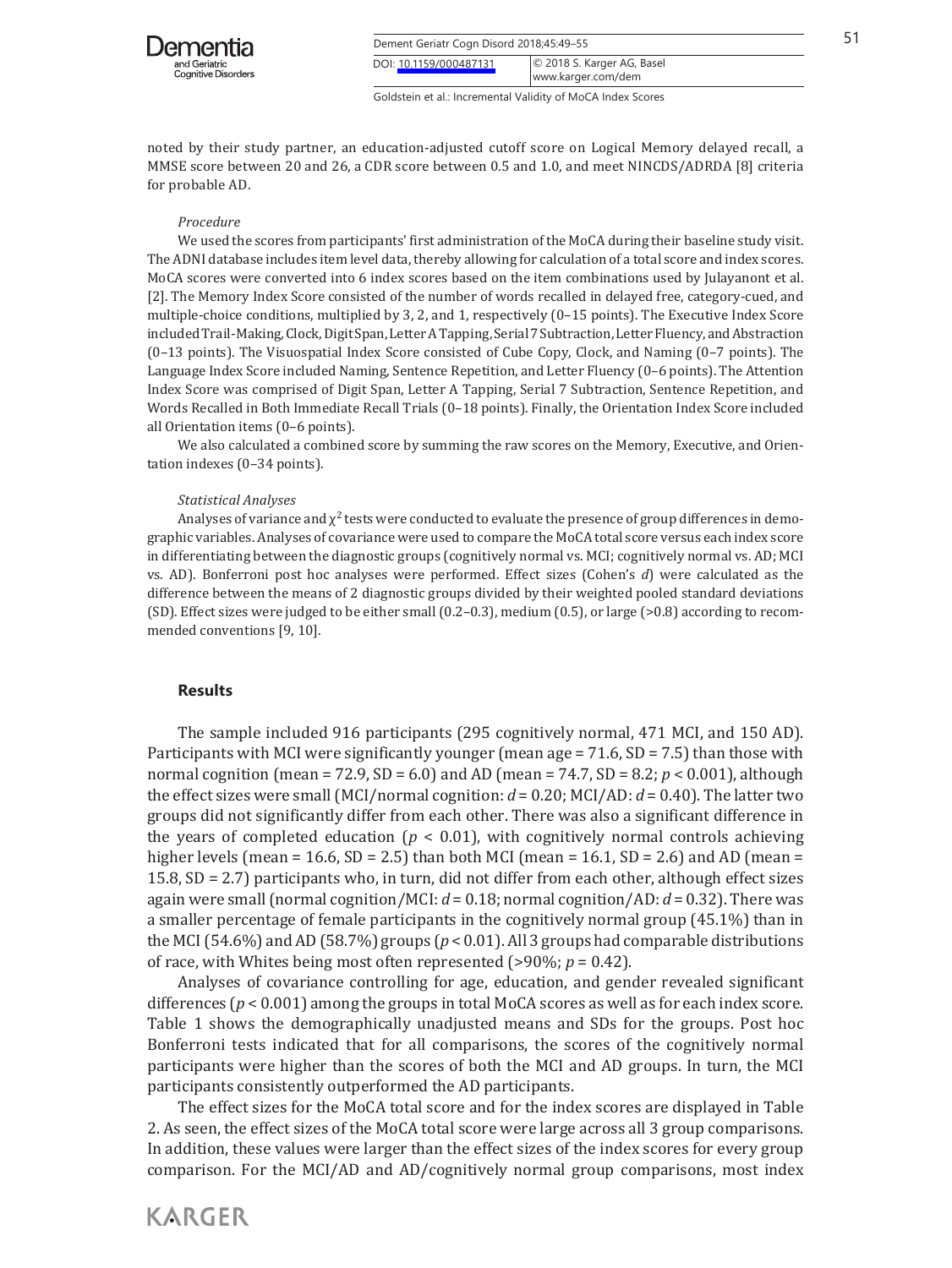| Dementia                                    |
|---------------------------------------------|
| and Geriatric<br><b>Cognitive Disorders</b> |

| Dement Geriatr Cogn Disord 2018;45:49-55 |                                                             | 52 |
|------------------------------------------|-------------------------------------------------------------|----|
| DOI: 10.1159/000487131                   | © 2018 S. Karger AG, Basel<br>www.karger.com/dem            |    |
|                                          | Goldstein et al.: Incremental Validity of MoCA Index Scores |    |

Measure (max. score) Normal cognition MCI AD<br>  $(n = 295)$   $(n = 471)$   $(n = 150)$  $(n = 295)$ Total score (30) 25.62±2.51, 16-30 23.23±3.22, 13-30 16.93±4.51, 4-25<br>Memory Index (15) 10.44±3.52, 0-15 7.56±3.86, 0-15 4.06±2.43, 0-13 Memory Index (15) 10.44±3.52, 0-15 7.56±3.86, 0-15 4.06±2.43, 0-13<br>Executive Index (13) 11.98±1.20, 8-13 11.24±1.65, 5-13 8.71±2.89, 1-13 Executive Index (13) 11.98±1.20, 8-13 11.24±1.65, 5-13 8.71±2.89, 1-13<br>Visuospatial Index (7) 6.28±0.90, 2-7 6.01±1.00, 0-7 4.81±1.48, 0-7 Visuospatial Index (7)  $6.28 \pm 0.90$ ,  $2-7$   $6.01 \pm 1.00$ ,  $0-7$   $4.81 \pm 1.48$ ,  $0-7$ <br>Language Index (6)  $5.45 \pm 0.74$ ,  $2-6$   $5.20 \pm 0.96$ ,  $1-6$   $4.18 \pm 1.54$ ,  $0-6$ Language Index (6) <br>  $5.45\pm0.74$ ,  $2-6$   $5.20\pm0.96$ ,  $1-6$   $4.18\pm1.54$ ,  $0-6$ <br>  $4.18\pm1.54$ ,  $0-6$ <br>  $4.18\pm1.54$ ,  $0-6$ <br>  $16.96\pm1.36$ ,  $7-18$   $16.23\pm1.90$ ,  $8-18$   $13.51\pm3.39$ ,  $3-18$ Attention Index (18) 16.96±1.36, 7-18 16.23±1.90, 8-18 13.51±3.39, 3-18<br>Orientation Index (6) 5.94±0.25, 4-6 5.67±0.62, 0-6 4.00±1.52, 0-6 Orientation Index (6).

**Table 1.** Means, SDs, and ranges for the Montreal Cognitive Assessment total score and index scores

Values are means ± standard deviations (SD) and ranges. *p* values are <0.001 for all scores; all post hoc Sheffé tests indicate significant group differences (normal cognition > MCI > AD, *p* < 0.001). MCI, mild cognitive impairment; AD, Alzheimer disease.

**Table 2.** Effect sizes (Cohen's *d*) comparing diagnostic groups on the Montreal Cognitive Assessment total score and index scores

| Measure                            | MCI vs.<br>normal cognition | MCI vs.<br>AD. | AD vs.<br>normal cognition |
|------------------------------------|-----------------------------|----------------|----------------------------|
| Total score                        | 0.83                        | 1.61           | 2.38                       |
| Memory Index                       | 0.78                        | 1.09           | 2.11                       |
| Executive Index                    | 0.51                        | 1.08           | 1.48                       |
| Visuospatial Index                 | 0.28                        | 0.95           | 1.20                       |
| Language Index                     | 0.29                        | 0.79           | 1.05                       |
| Attention Index                    | 0.44                        | 0.99           | 1.34                       |
| Orientation Index                  | 0.57                        | 1.44           | 1.78                       |
| Memory, executive, and orientation |                             |                |                            |
| Indexes combined                   | 0.91                        | 1.61           | 2.65                       |

scores had large effect sizes, with the Language Index for the MCI/AD group comparison approaching a large effect size  $(d = 0.79)$ . In contrast, for the MCI/cognitively normal group comparison, the effect sizes for the index scores ranged from small (Visuospatial  $d = 0.28$ , Language  $d = 0.29$ , Attention  $d = 0.44$  to medium (Executive  $d = 0.51$ , Orientation  $d = 0.57$ ) and approached a large effect size for Memory (*d* = 0.78).

# *Combined Indexes*

Due to the finding that the Memory, Executive, and Orientation indexes had larger effect sizes than the other MoCA indexes, we added the raw scores and calculated new effect sizes to determine if the combined score (out of 34 maximum points) improved diagnostic utility (Table 2, last row). As expected, the combined score in the cognitively normal subjects (mean = 28.36, SD = 3.80) was significantly higher than in the MCI (mean = 24.45, SD = 4.70) and AD (mean  $= 16.77$ , SD  $= 4.89$ ) groups who, in turn, significantly differed from each other as well (*p* < 0.001). The combined effect size was now large (*d* = 0.91) for the MCI/cognitively normal comparison, and it exceeded the effect size of the total score (*d* = 0.83). For the MCI/ AD group, the combined effect size (*d* = 2.65) also exceeded the total score (*d* = 2.38). The ef-

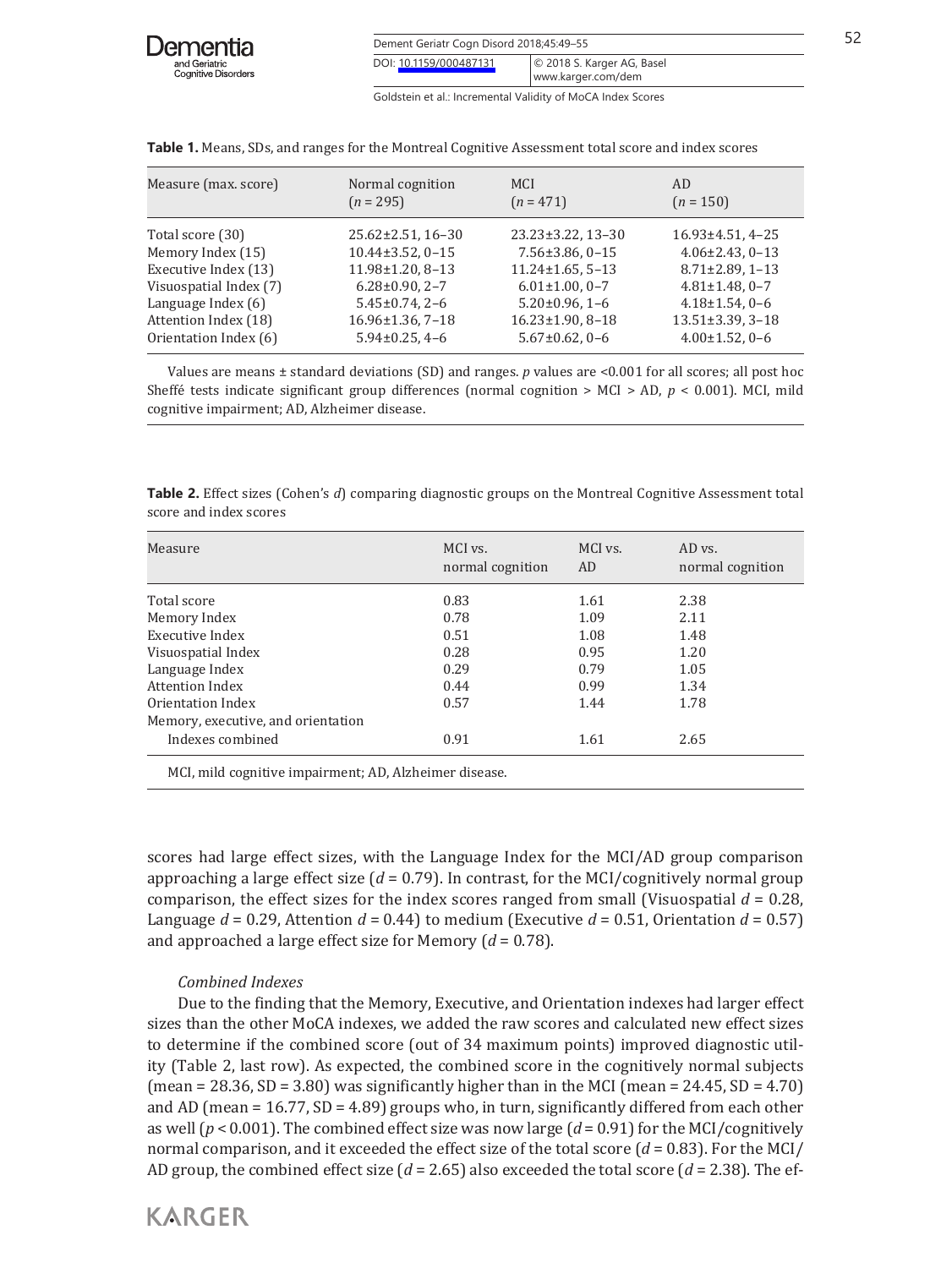| Dement Geriatr Cogn Disord 2018;45:49-55 |                                                  |  |
|------------------------------------------|--------------------------------------------------|--|
| DOI: 10.1159/000487131                   | © 2018 S. Karger AG, Basel<br>www.karger.com/dem |  |

| Cutoff                                   | Sensitivity<br>$(95\% \text{ CI})$ | Specificity<br>$(95\% \text{ CI})$ | <b>PPV</b><br>$(95\% \text{ CI})$ | <b>NPV</b><br>$(95\% \text{ CI})$ | <b>AUC</b><br>$(95\% \text{ CI})$ |  |
|------------------------------------------|------------------------------------|------------------------------------|-----------------------------------|-----------------------------------|-----------------------------------|--|
| <b>MoCA</b><br>Mild cognitive impairment |                                    |                                    |                                   |                                   |                                   |  |
| $\leq$ 27                                | 73 (68–77)                         | $62(56-67)$                        | 75 (72–78)                        | $59(54-63)$                       | 71 (66–76)                        |  |
| $\leq$ 28                                | 78 (74–81)                         | $50(44-56)$                        | $71(69-74)$                       | $59(53-63)$                       | 73 (69–78)                        |  |
| $\leq$ 29                                | $82(78-86)$                        | $41(35-47)$                        | $69(67-71)$                       | $59(53-65)$                       | 73 (69–78)                        |  |
| Alzheimer disease                        |                                    |                                    |                                   |                                   |                                   |  |
| $\leq$ 23                                | $92(86-96)$                        | $90(86-93)$                        | $83(77-87)$                       | $96(93-97)$                       | $87(81-94)$                       |  |
| $\leq$ 24                                | $95(91-98)$                        | 84 (79-88)                         | 75 (70-79)                        | $97(94-99)$                       | 89 (85–94)                        |  |
| $\leq$ 25                                | $97(93-99)$                        | $76(71-81)$                        | 68 (63 - 72)                      | 98 (96-99)                        | $91(88-95)$                       |  |

**Table 3.** Diagnostic accuracy of combined scores on the Memory, Executive, and Orientation indexes in detecting mild cognitive impairment or Alzheimer disease versus normal cognition

PPV, positive predictive value; NPV, negative predictive value; AUC, area under the curve; CI, confidence interval; MoCA, Montreal Cognitive Assessment.

fect sizes of the total score and combined score were identical for the AD/MCI group comparison  $(d = 1.61)$ .

Table 3 shows the sensitivity, specificity, positive and negative predictive values, and AUCs of various cutoffs in detecting MCI versus normal cognition, and AD versus normal cognition. A combined point value of  $\leq$ 23 points for the Memory, Executive, and Orientation indexes provided optimal sensitivity (92%, 95% CI 86–96) and specificity (90%, 95% CI 86–93) for detecting AD versus normal cognition, with 138 of 150 AD patients being correctly classified. A combined point value of ≤29 points yielded reasonable sensitivity (82%, 95% CI 78–86) but low specificity (41%, 95% CI 35–47) for MCI versus normal cognition, with 388 of 471 MCI patients being correctly classified.

# **Discussion**

The results of the current study replicate prior findings demonstrating the utility of the MoCA total score as an initial screen for MCI and AD [1, 11-14]. The total score had large effect sizes, and these values increased in distinguishing MCI versus cognitively normal  $(d = 0.83)$ , AD versus MCI (*d* = 1.60), and AD versus cognitively normal (*d* = 2.38) groups. The large effect sizes in the current study, based on a research sample screened for MCI and AD, replicates the findings in clinic samples. For example, Larner [12] reported large effect sizes for the MoCA in distinguishing persons with dementia versus no dementia (*d* = 1.80) and MCI versus no dementia (*d* = 1.45). Since the diagnosis of MCI requires evidence of relatively preserved IADL [15], it is not surprising that the MCI group would be hardest to distinguish from those with normal cognition who also have preserved IADL.

Although the point values of the total score and the index scores were significantly different at *p* < 0.001 for all comparisons, examination of the effect sizes provided information about the clinical relevance of these statistical differences. These analyses revealed that the effect sizes of the total score were larger than every index score. In addition, while the Memory Index approached a large effect size for the MCI versus cognitively normal groups, the remaining effect sizes ranged from small to medium. In the initial cognitive screening of individuals with subtle deficits, the administration of the entire MoCA may be more informative than the index scores, especially in distinguishing those with normal cognition versus MCI.

**KARGER**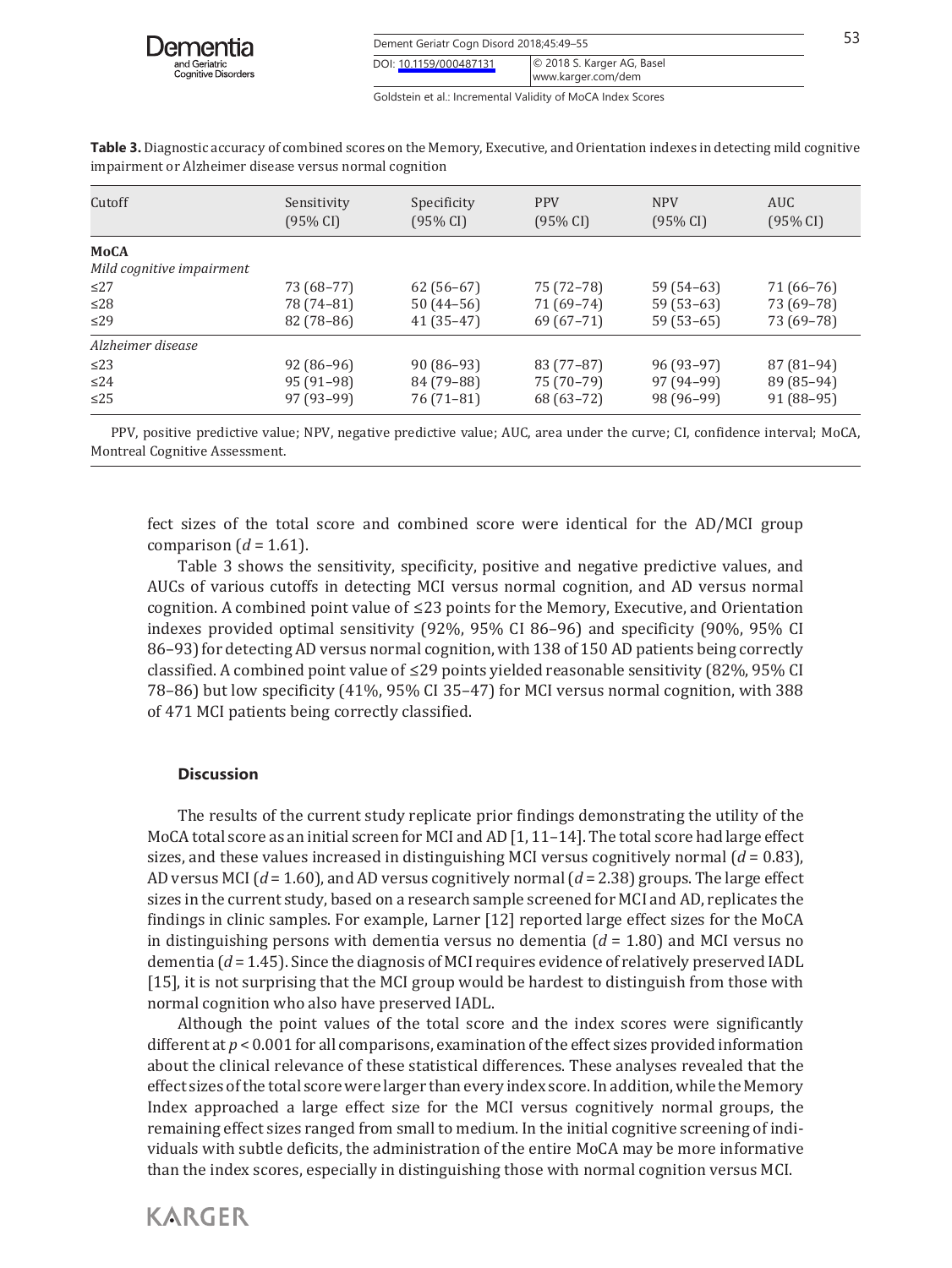

| Dement Geriatr Cogn Disord 2018;45:49-55 |                                                  |  |
|------------------------------------------|--------------------------------------------------|--|
| DOI: 10.1159/000487131                   | C 2018 S. Karger AG, Basel<br>www.karger.com/dem |  |

We evaluated whether combining the scores on the MoCA indexes improved incremental validity relative to relying on the separate indexes. We combined the raw scores on the Memory, Executive, and Orientation indexes since individually, these had the highest effect sizes for all 3 groups, and moreover, the items comprising these indexes did not overlap. We found that the effect size of a combined score was larger than their separate index scores, and it was either comparable to the total score (MCI vs. AD, *d* = 1.61) or exceeded the effect sizes for the total score (MCI/cognitively normal,  $d = 0.91$  vs. 0.83; AD vs. cognitively normal, 2.65 vs. 2.38). In our study, the combined MoCA score had good sensitivity and specificity for distinguishing AD and normal cognition. However, while sensitivity was high for distinguishing MCI and normal cognition, specificity was weak. The latter indicates that the combined index score is sensitive in detecting cases of MCI but will also incorrectly classify persons with normal cognitive functioning as being impaired. Overall, the results of this investigation suggest that if a person's cognitive status is unknown and the deficits are subtle, such as is often the case in persons with MCI, the administration of the entire MoCA may be prudent. The shortened version combining items from the Memory, Executive, and Orientation indexes may be substituted but will only eliminate 3 items (Naming, Sentence Repetition, and Cube Copy), thus saving a few minutes of administration time at best.

Limitations of the current study include the evaluation of the MoCA index scores in a highly selected group of participants in ADNI who have amnestic single-domain or multidomain MCI. It is therefore not surprising that the MoCA items measuring memory and orientation are especially sensitive to cognitive difficulty. Future studies should include a broader representation of MCI subtypes to see if the effect sizes show a different pattern. In addition, our study is limited to an evaluation of the index scores in a group screened for AD as the primary etiology. Future studies should include a variety of etiologies for cognitive impairment such as frontotemporal or vascular dementia. Finally, Julayanont et al. [2] derived the index scores for the purpose of tracking those persons vulnerable to conversion from MCI to AD. This may be the most useful indication for deriving the index scores and should be replicated in other longitudinal samples.

#### **Acknowledgements**

Data used in the preparation of this article were obtained from the Alzheimer's Disease Neuroimaging Initiative (ADNI) database (adni.loni.usc.edu). As such, the investigators within the ADNI contributed to the design and implementation of ADNI and/or provided data but did not participate in the analysis or writing of this report. A complete listing of ADNI investigators can be found at: http://adni.loni.usc.edu/wpcontent/ uploads/how\_to\_apply/ADNI\_Acknowledgement\_List.pdf.

Data collection and sharing for this project was funded by the ADNI (National Institutes of Health Grant U01 AG024904). ADNI is funded by the National Institute on Aging, the National Institute of Biomedical Imaging and Bioengineering, and through generous contributions from the following: Alzheimer's Association; Alzheimer's Drug Discovery Foundation; BioClinica, Inc.; Biogen Idec Inc.; Bristol-Myers Squibb Company; Eisai Inc.; Elan Pharmaceuticals, Inc.; Eli Lilly and Company; F. Hoffmann-La Roche Ltd and its affiliated company Genentech, Inc.; GE Healthcare; Innogenetics, N.V.; IXICO Ltd.; Janssen Alzheimer Immunotherapy Research and Development, LLC.; Johnson & Johnson Pharmaceutical Research and Development LLC.; Medpace, Inc.; Merck & Co., Inc.; Meso Scale Diagnostics, LLC.; NeuroRx Research; Novartis Pharmaceuticals Corporation; Pfizer Inc.; Piramal Imaging; Servier; Synarc Inc., and Takeda Pharmaceutical Company. The Canadian Institutes of Health Research are providing funds to support ADNI clinical sites in Canada. Private sector contributions are Rev November 7, 2012, facilitated by the Foundation for the National Institutes of Health (www.fnih.org). The grantee organization is the Northern California Institute for Research and Education, and the study is coordinated by the Alzheimer's Disease Cooperative Study at the University of California, San Diego. ADNI data are disseminated by the Laboratory for Neuro Imaging at the University of California, Los Angeles.